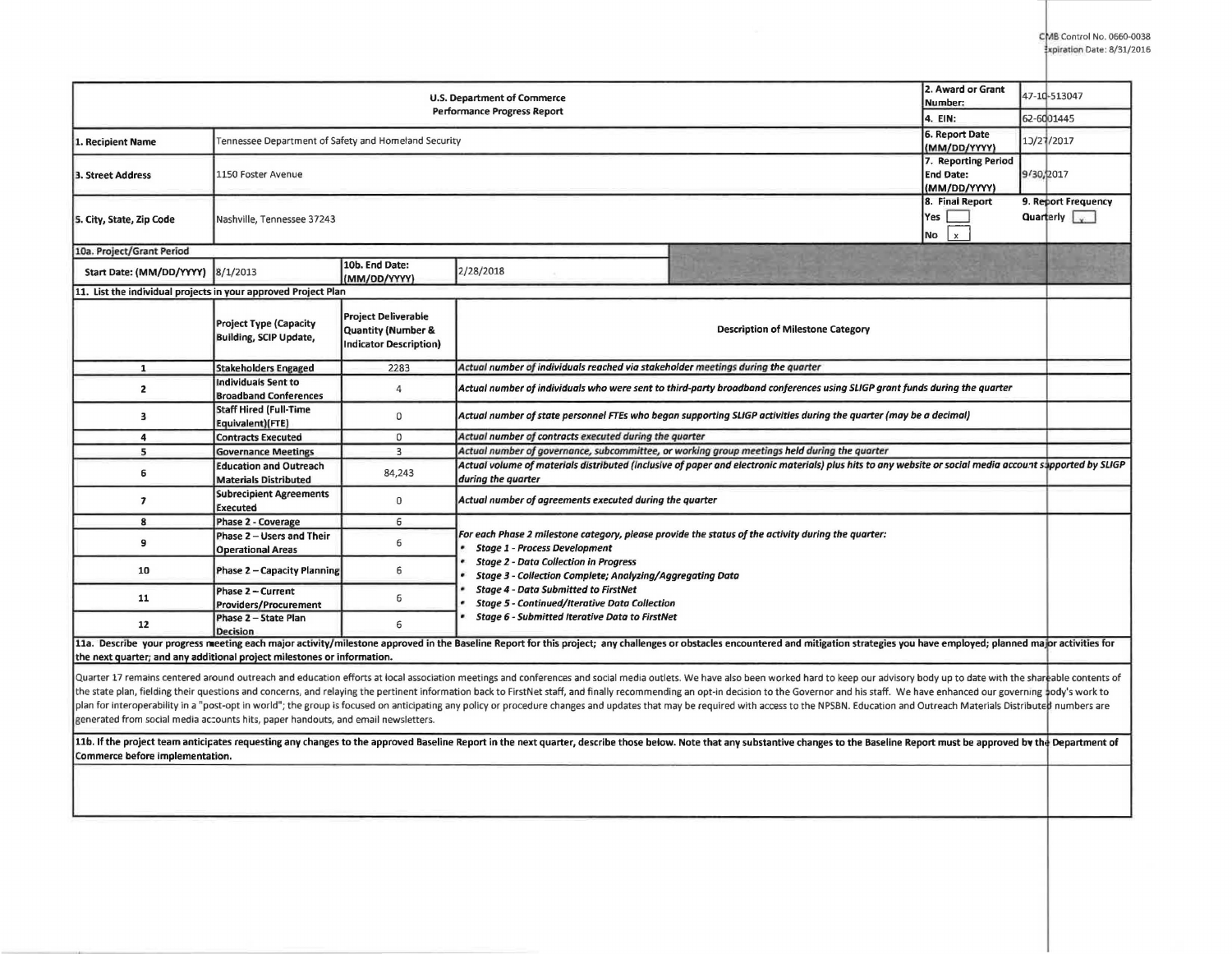## 11c. Provide any other information that would be useful to NTIA as it assesses this project's progress.

Our team has been working with FirstNet closely to field and answer stakeholder questions in regard to service roll-out and device management. Our big concern at the moment is ICAM strategy and we have been discussing dur governance body meetings and have set up a seperate workig group to tackle this huge issue. We have begun phasing "FirstNet" out of our vernacular when speaking about public safety broadband, as not to appear to favor any over another; our presentations are focuse don public safety broadband and interoperable communications.

## **lld. Describe any success stories or best practices you have identified. Please be as specific as possible.**

Based on response from stakeholders at association events around the state, we find that a majority of these high level attendees are now familiar with FirstNet and its value add for public safety. We find that one-on-one helpful in dispelling rumor and providing facts. Our advisory panel is more and more engaged in broadband as the opportunity to procure service nears. Now that we have opted-in to the FirstNet RAN in Tennessee we were able process of establishing a statewide purchasing contract; This process will take several months to complete.

## **12. Personnel**

12a. If the project is not fully staffed, describe how any lack of staffing may impact the project's time line and when the project will be fully staffed.

\*per our talk last quarter, I removed the SPOC and SWIC from the staffing table. I also want to note that no staff members working on this project are grant funded any longer, we are all in fully state-funded positions.

| 12b. Staffing Table - Please include all staff that have contributed time to the project. Please do not remove individuals from this table.                                              |                                                                                      |                                                                                                                               |                             |                      |                               |                   |                 |                                                |      |                                          |
|------------------------------------------------------------------------------------------------------------------------------------------------------------------------------------------|--------------------------------------------------------------------------------------|-------------------------------------------------------------------------------------------------------------------------------|-----------------------------|----------------------|-------------------------------|-------------------|-----------------|------------------------------------------------|------|------------------------------------------|
| <b>Job Title</b>                                                                                                                                                                         | FTE%                                                                                 |                                                                                                                               | <b>Project (s) Assigned</b> |                      |                               |                   |                 |                                                |      | Change                                   |
| Outreach & Education Coord.                                                                                                                                                              | 50                                                                                   | Program management ,outreach and education, external and internal stakeholder relationships; position no longer grant funded. |                             |                      |                               |                   |                 |                                                | 35 - | ۱M                                       |
| Administrative Assistant                                                                                                                                                                 | 10                                                                                   | Program management support, administrative functions, scheduling; position no longer grant funded.                            |                             |                      |                               |                   |                 |                                                | 65   |                                          |
|                                                                                                                                                                                          |                                                                                      |                                                                                                                               |                             |                      |                               |                   |                 |                                                |      |                                          |
|                                                                                                                                                                                          |                                                                                      |                                                                                                                               |                             |                      |                               |                   |                 |                                                |      |                                          |
|                                                                                                                                                                                          |                                                                                      |                                                                                                                               |                             |                      |                               |                   |                 |                                                |      |                                          |
| 13. Subcontracts (Vendors and/or Subrecipients)<br>13a. Subcontracts Table - Include all subcontractors. The totals from this table must equal the "Subcontracts Total" in Question 14f. |                                                                                      |                                                                                                                               |                             |                      |                               |                   |                 |                                                |      |                                          |
| Name                                                                                                                                                                                     | <b>Subcontract Purpose</b>                                                           |                                                                                                                               | Түре<br>(Vendor/Subrec.)    | RFP/RFQ issued (Y/N) | Contract<br>Executed<br>(Y/N) | <b>Start Date</b> | <b>End Date</b> | <b>Total Federal Funds</b><br><b>Allocated</b> |      | <b>Total Matching Funds</b><br>Allocated |
| <b>Bufford Goff and Associates</b>                                                                                                                                                       | Data Collection and Outreach and Education                                           |                                                                                                                               | Vendor                      |                      | ν                             | 7/1/2014          | 6/30/2018       | \$1,616,105.00                                 |      | \$590,335.00                             |
| Tennessee Technological<br>University, iCube                                                                                                                                             | Website and training, conference media, and<br>marketing development, data analytics |                                                                                                                               | Vendor                      |                      | V                             | 10/15/2016        | 10/15/2017      | \$60,000.00                                    |      | \$0.00                                   |
| 13b. Describe any challenges encountered with vendors and/or subrecipients.                                                                                                              |                                                                                      |                                                                                                                               |                             |                      |                               |                   |                 |                                                |      |                                          |